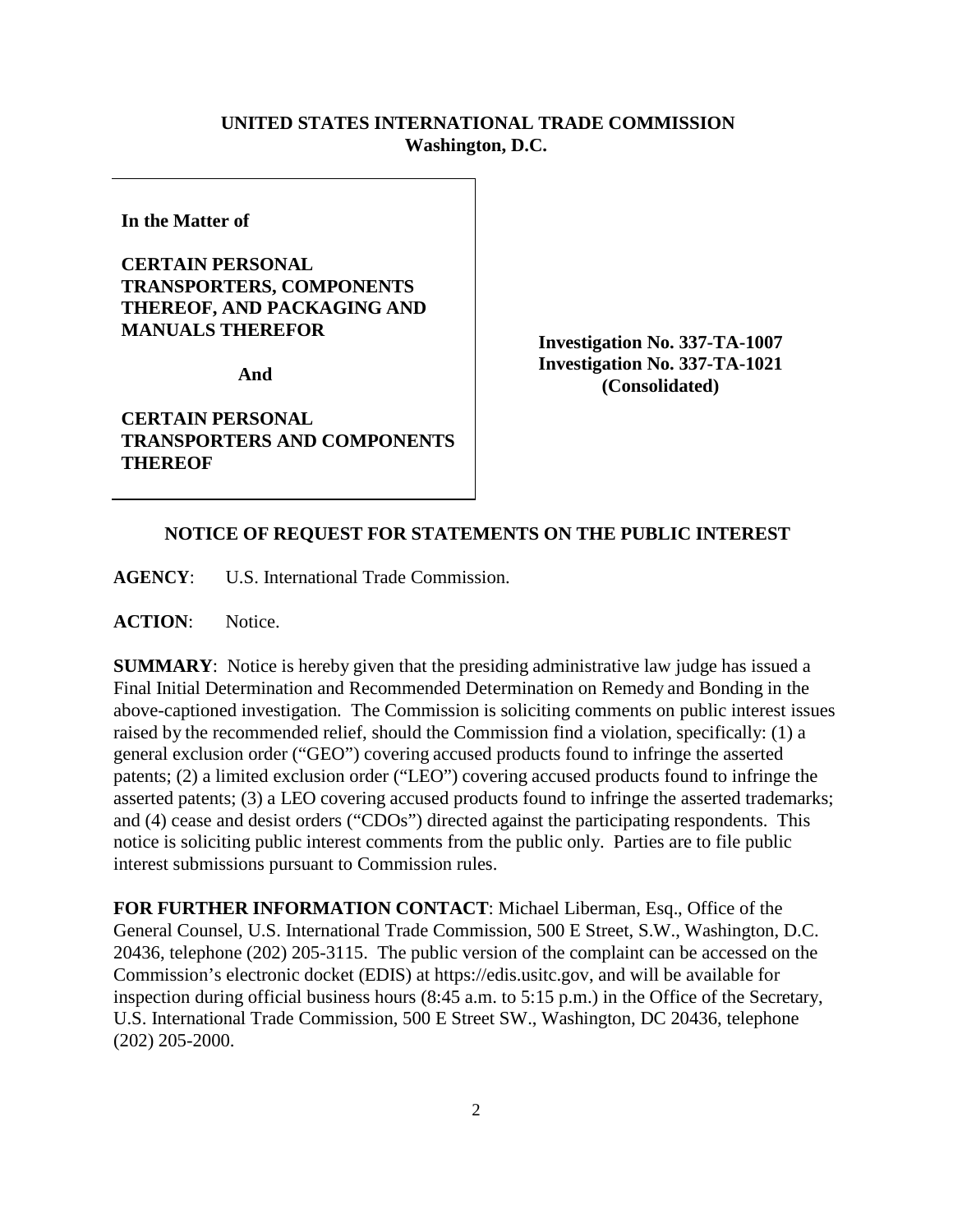General information concerning the Commission may also be obtained by accessing its Intemet server ( [https://www.usitc.gov\)](https://www.usitc.gov/). The public record for this investigation may be viewed on the Commission's electronic docket (EDIS) at [https://edis.usitc.gov.](https://edis.usitc.gov/) Hearing-impaired persons are advised that information on this matter can be obtained by contacting the Commission's TDD terminal on (202) 205-1810.

**SUPPLEMENTARY INFORMATION**: Section 337 of the Tariff Act of 1930 provides that if the Commission finds a violation it shall exclude the articles concerned from the United States:

> unless, after considering the effect of such exclusion upon the public health and welfare, competitive conditions in the United States economy, the production of like or directly competitive articles in the United States, and United States consumers, it finds that such articles should not be excluded from entry.

19 U.S.C. 1337(d)(l). A similar provision applies to cease and desist orders. 19 U.S.C.  $1337(f)(1)$ .

The Commission is interested in further development of the record on the public interest in these investigations. Accordingly, parties are to file public interest submissions pursuant to pursuant to 19 CFR 210.50(a)(4). In addition, members of the public are hereby invited to file submissions of no more than five (5) pages, inclusive of attachments, concerning the public interest in light of the administrative law judge's Recommended Determination on Remedy and Bonding issued in this investigation on August 23, 2017. Comments should address whether issuance of the recommended GEO, LEOs, and CDOs in this investigation, should the Commission find a violation, would affect the public health and welfare in the United States, competitive conditions in the United States economy, the production of like or directly competitive articles in the United States, or United States consumers.

In particular, the Commission is interested in comments that:

(i) explain how the articles potentially subject to the recommended orders are used in the United States;

(ii) identify any public health, safety, or welfare concerns in the United States relating to the recommended orders;

(iii) identify like or directly competitive articles that complainants, their licensees, or third parties make in the United States which could replace the subject articles if they were to be excluded;

(iv) indicate whether complainants, complainants' licensees, and/or third party suppliers have the capacity to replace the volume of articles potentially subject to the recommended exclusion order and/or a cease and desist order within a commercially reasonable time; and